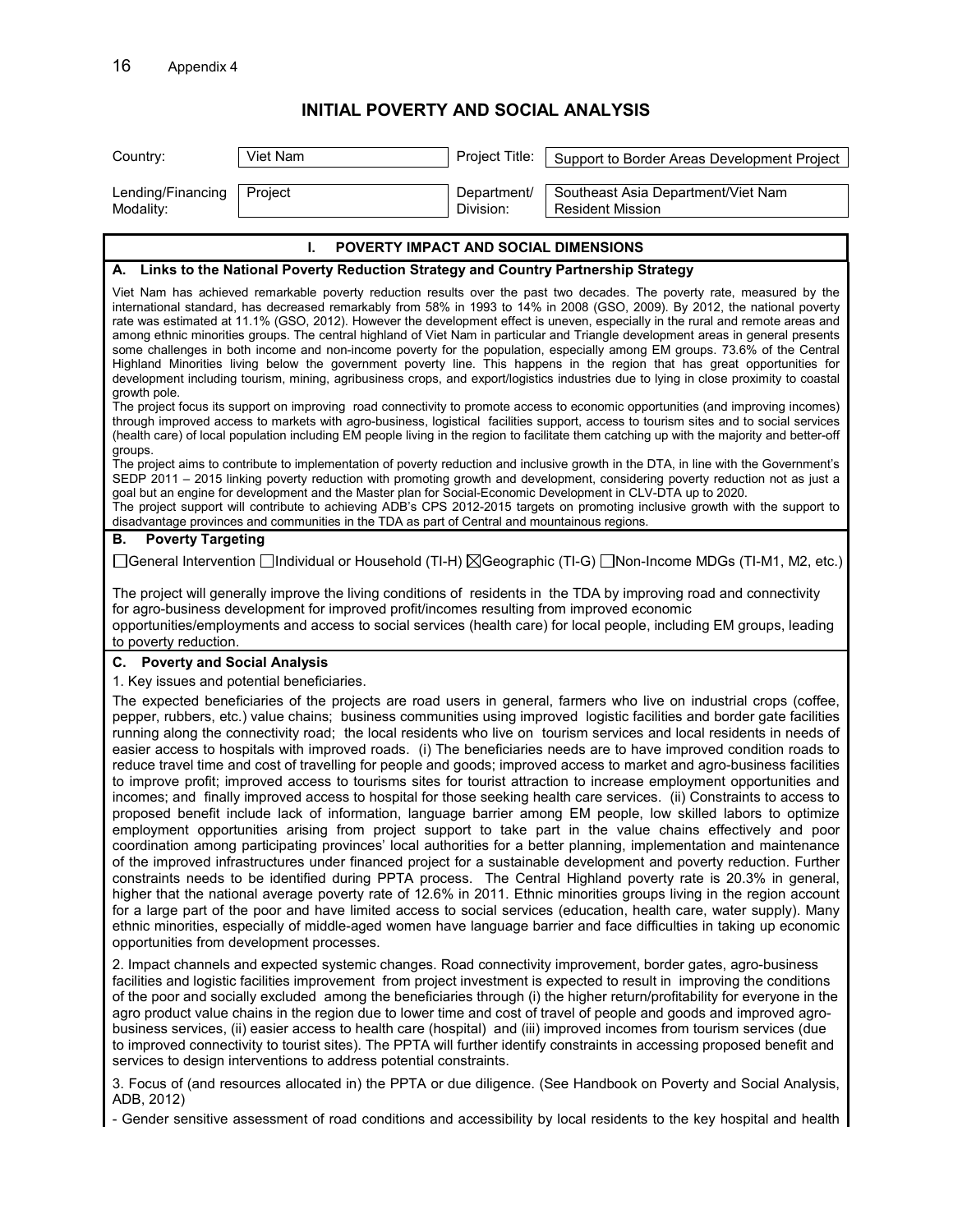facilities and schools in the region these hospital/health facilities, schools have intended to serve.

- Gender impact Assessment of road conditions connecting to highly potential tourism sites, tourism development potential and employment/ logistics and trading opportunities linked to improved connection.

 - Social and Poverty Assessment of the local population (among them women and EM are key groups), which are potential beneficiaries of the project investment components (road connectivity, border gate and logistics facilities upgrading; agro-business facilities improvement). This assessment should also include identifying detailed constraints to participation and benefit and mitigation measures.

4. Specific analysis for policy-based lending. Not applicable.

## **II. GENDER AND DEVELOPMENT**

1. What are the key gender issues in the sector/subsector that are likely to be relevant to this project or program? - Key gender issues in the sector/subsectors that are likely relevant to this project include (i) road conditions and accessibility to key hospital in the region by local resident, among them are women, children and those of EM groups; (ii) women's participation, benefit and economic empowerment in the TTF and value chain support; and (iii) women access to employment generated during and post-civil work of road O&M, border gate facilities and logistics facilities operation. (iv) potential risks from improved connectivity and investment (HIV/AIDs transmission, human trafficking, resettlement etc.) and mitigation measures and (iv) gender sensitization and gender mainstreaming capacity in planning and implementation of related government agencies in this proposed project.

2. Does the proposed project or program have the potential to make a contribution to the promotion of gender equity and/or empowerment of women by providing women's access to and use of opportunities, services, resources, assets, and participation in decision making?<br> $\boxtimes$  Yes  $\qquad \Box$  No A gender action plan v

 $\Box$  No A gender action plan will be prepared during PPTA based on gender assessment conducted during the PPTA.

3. Could the proposed project have an adverse impact on women and/or girls or widen gender inequality?

 $\boxtimes$  Yes  $\Box$  No Please explain

The PPTA will identify potential adverse impact on women and/or girls if any and design mitigation measures in GAP if such impacts are identified.

4. Indicate the intended gender mainstreaming category:<br>  $\Box$  GEN (gender equity)  $\Box$  EGM (effective gender

 $\boxtimes$  EGM (effective gender mainstreaming)

 $SGE$  (some gender elements)  $\Box$  NGE (no gender elements)

## **III. PARTICIPATION AND EMPOWERMENT**

1. Who are the main stakeholders of the project, including beneficiaries and negatively affected people? Identify how they will participate in the project design.

5 participating provinces' People's Committees, relevant border gates authorities, local communities/farmers/road users, agro-business community. People's committees and their relevant sectors and border gates authorities will participate in scoping of the project, during the design while local communities/farmers/roaders users with their representative and agro-business community will participate in consultation to identify their needs, opportunities, constraints and project interventions to ensure their full participation, benefit and mitigation of negative impact (such as of resettlement, etc.).

2. How can the project contribute (in a systemic way) to engaging and empowering stakeholders and beneficiaries, particularly, the poor, vulnerable and excluded groups? What issues in the project design require participation of the poor and excluded?

The project will contribute to engaging and empowering stakeholders and beneficiaries, particularly the poor, vulnerable and excluded groups through consulting, information sharing on project design and implementation. The participatory workshops will be conducted during initial project design to understand stakeholders (including those of the poor, vulnerable and excluded groups) expectations, needs, constraints. Participation of the poor and excluded people's representatives in design would be on resettlement, road sections that facilitate access to hospitals/ health care facilities, constraints to their participation and benefit from the project's components, including the one related to the agriculture, logistics and trade facilitation strategy development. .

3. What are the key, active, and relevant civil society organizations in the project area? What is the level of civil society organization participation in the project design?

 $H \boxtimes$  Information generation and sharing M $\boxtimes$  Consultation M $\boxtimes$  Collaboration  $\Box$  Partnership

Women Union is key and active civil society organization in the project areas. There might be other NGOs active in the regions. They will be invited to collaborate with the PPTA team to support their members/beneficiaries to participate in project design during information sharing, consultation.

4. Are there issues during project design for which participation of the poor and excluded is important? What are they and how shall they be addressed?  $\boxtimes$  Yes  $\Box$  No

The issues for which participation of the poor and excluded important include: Resettlement, assessment of accessibility and road connection to health care (with road users – including women, ethnic minorities – to travel to hospital); assessment on needs, expectation and constraints related to agro-business support (involved women and